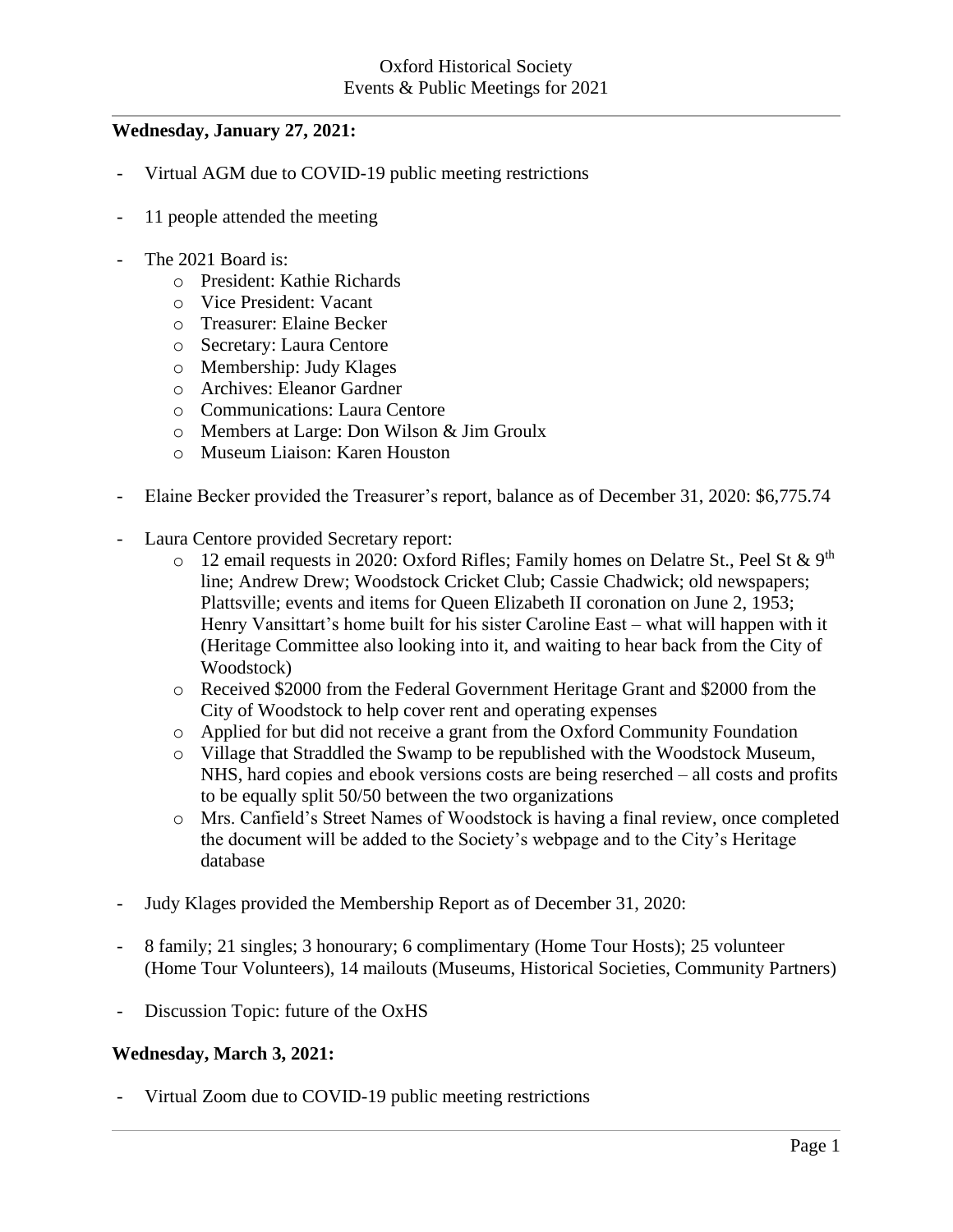- Meeting opened at 6:30pm by Kathie Richards
- 17 people attended the meeting
- Elaine Becker provided the Treasurer's report, balance as of:
	- January 31, 2021: \$6,263.84
	- February 28, 2021: \$7,104.11
- Kathie Richards presented a summary of: "Get Well Soon: History's Worst Plagues and the Heroes Who Fought Them" written by Jennifer Wright.

## **Wednesday, March 31, 2021:**

- Virtual Zoom due to COVID-19 public meeting restrictions
- Meeting opened at 6:30pm by Kathie Richards
- 15 people attended the meeting
- Megan Lockhart, Oxford County Archives, presented 'Oxford County Archives: Who We Are, What We Do'
- Introduction by Kathie Richards, thank you by Jim Groulx

## **Wednesday, April 28, 2021:**

- Virtual Zoom due to COVID-19 public meeting restrictions
- Meeting opened at 6:30pm by Kathie Richards
- 22 people attended the meeting
- Brenda Boswell, presented Women and The Bicycle Craze Change and Resistance in 1890's Oxford County
- Introduction by Kathie Richards, thank you by Laura Centore

#### **Wednesday, May 26, 2021:**

- Virtual Zoom due to COVID-19 public meeting restrictions
- Meeting opened at 6:30pm by Kathie Richards
- 24 people attended the meeting
- George Emery (historian and author), Scott Gillies (Ingersoll Cheese Museum), Vicki Brenner (Oxford County Library – Ingersoll Branch), presented Public Festivals in Ingersoll, 1855-1930
- Introduction and thank you by Kathie Richards

#### **Wednesday, October 27, 2021:**

- Virtual Zoom due to COVID-19 public meeting restrictions
- Meeting opened at 6:30pm by Kathie Richards
- 19 people attended the meeting
- Topics discussed: upcoming Christmas Social (Thursday, Dec. 9, 2021 from 1-4pm with the Museum), Board elections, AGM, membership fees, and Caroline East's house
- Elaine Becker presenting on So They Came: Young Men Farmers
- Introduction and thank you by Kathie Richards